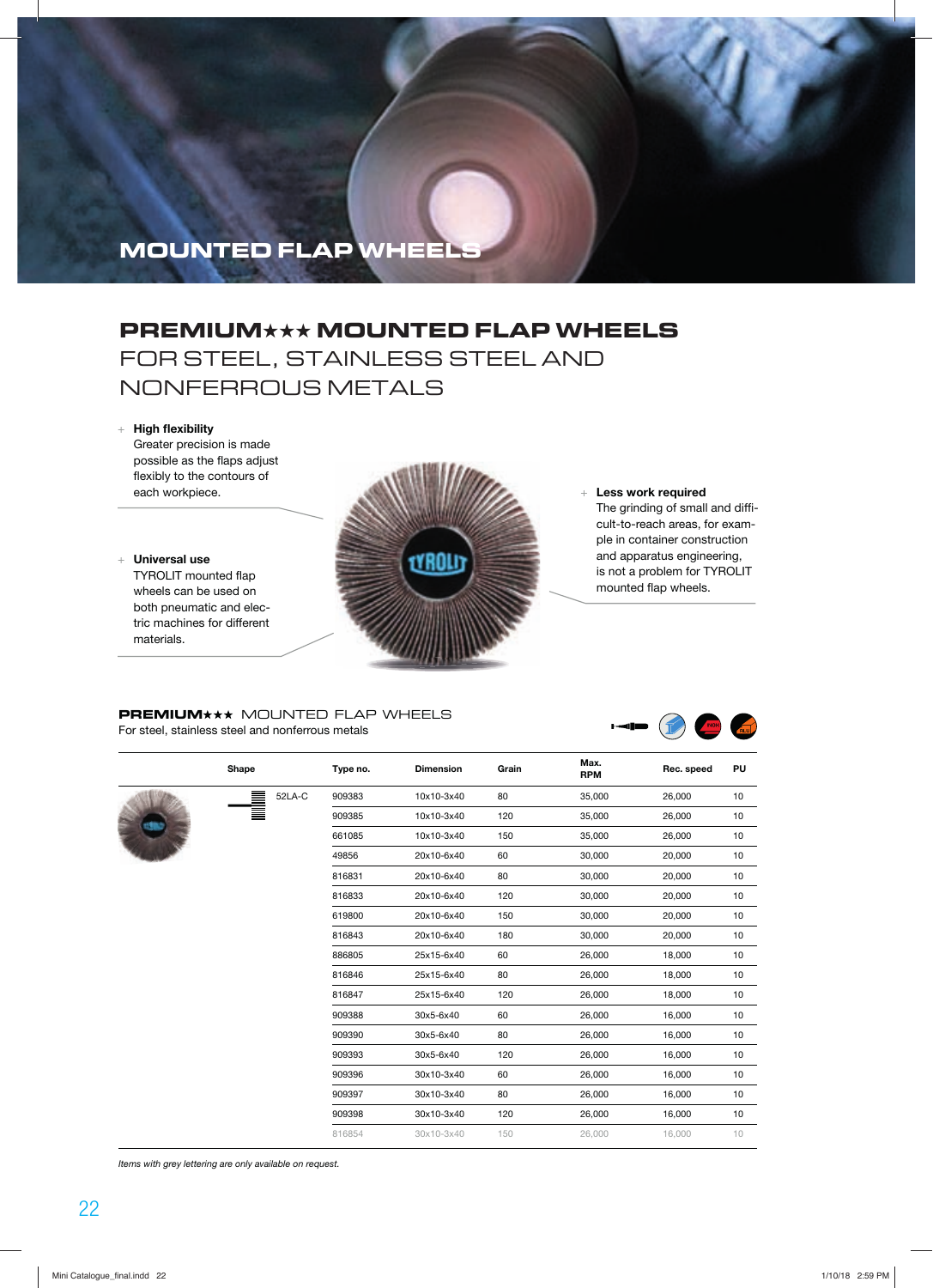### **PREMIUM**<sup>\*\*</sup> MOUNTED FLAP WHEELS

For steel, stainless steel and nonferrous metals



|           | Shape  | Type no. | <b>Dimension</b> | Grain | Max.<br><b>RPM</b> | Rec. speed | PU |
|-----------|--------|----------|------------------|-------|--------------------|------------|----|
|           |        | 909400   | 30x10-3x40       | 240   | 26,000             | 16,000     | 10 |
|           |        | 959241   | 30x10-6x40       | 40    | 26,000             | 16,000     | 10 |
|           |        | 816855   | 30x10-6x40       | 60    | 26,000             | 16,000     | 10 |
|           |        | 816871   | 30x10-6x40       | 80    | 26,000             | 16,000     | 10 |
|           |        | 816872   | 30x10-6x40       | 120   | 26,000             | 16,000     | 10 |
|           |        | 816873   | 30x10-6x40       | 150   | 26,000             | 16,000     | 10 |
|           |        | 909405   | 30x10-6x40       | 180   | 26,000             | 16,000     | 10 |
|           |        | 816874   | 30x10-6x40       | 240   | 26,000             | 16,000     | 10 |
|           |        | 816875   | 30x10-6x40       | 320   | 26,000             | 16,000     | 10 |
|           |        | 939107   | 30x15-6x40       | 40    | 26,000             | 16,000     | 10 |
|           |        | 816880   | 30x15-6x40       | 60    | 26,000             | 16,000     | 10 |
|           |        | 816893   | 30x15-6x40       | 80    | 26,000             | 16,000     | 10 |
|           |        | 816905   | 30x15-6x40       | 120   | 26,000             | 16,000     | 10 |
|           |        | 816906   | 30x15-6x40       | 150   | 26,000             | 16,000     | 10 |
|           |        | 667198   | 30x15-6x40       | 180   | 26,000             | 16,000     | 10 |
|           |        | 909404   | 30x15-6x40       | 240   | 26,000             | 16,000     | 10 |
|           |        | 432975   | 30x15-6x40       | 320   | 26,000             | 16,000     | 10 |
|           | 52LA-C | 82070    | 40x10-6x40       | 40    | 20,000             | 13,000     | 10 |
|           |        | 648425   | 40x10-6x40       | 60    | 20,000             | 13,000     | 10 |
| $\bullet$ |        | 82078    | 40x10-6x40       | 80    | 20,000             | 13,000     | 10 |
|           |        | 82079    | 40x10-6x40       | 120   | 20,000             | 13,000     | 10 |
|           |        | 910558   | 40x15-6x40       | 40    | 20,000             | 13,000     | 10 |
|           |        | 816907   | 40x15-6x40       | 60    | 20,000             | 13,000     | 10 |
|           |        | 816908   | 40x15-6x40       | 80    | 20,000             | 13,000     | 10 |
|           |        | 816909   | 40x15-6x40       | 120   | 20,000             | 13,000     | 10 |
|           |        | 816911   | 40x15-6x40       | 150   | 20,000             | 13,000     | 10 |
|           |        | 678198   | 40x15-6x40       | 180   | 20,000             | 13,000     | 10 |
|           |        | 816912   | 40x15-6x40       | 240   | 20,000             | 13,000     | 10 |
|           |        | 816913   | 40x15-6x40       | 320   | 20,000             | 13,000     | 10 |
|           |        | 816914   | 40x20-6x40       | 40    | 20,000             | 13,000     | 10 |
|           |        | 816915   | 40x20-6x40       | 60    | 20,000             | 13,000     | 10 |
|           |        | 816916   | 40x20-6x40       | 80    | 20,000             | 13,000     | 10 |
|           |        | 816918   | 40x20-6x40       | 120   | 20,000             | 13,000     | 10 |
|           |        | 816919   | 40x20-6x40       | 150   | 20,000             | 13,000     | 10 |
|           |        | 897078   | 40x20-6x40       | 180   | 20,000             | 13,000     | 10 |
|           |        | 816920   | 40x20-6x40       | 240   | 20,000             | 13,000     | 10 |
|           |        | 816921   | 40x20-6x40       | 320   | 20,000             | 13,000     | 10 |
|           |        | 82117    | 50x10-6x40       | 60    | 16,000             | 11,000     | 10 |
|           |        | 909362   | 50x10-6x40       | 80    | 16,000             | 11,000     | 10 |
|           |        | 82125    | 50x10-6x40       | 120   | 16,000             | 11,000     | 10 |
|           |        | 34053444 | 50x10-6x40       | 240   | 16,000             | 11,000     | 10 |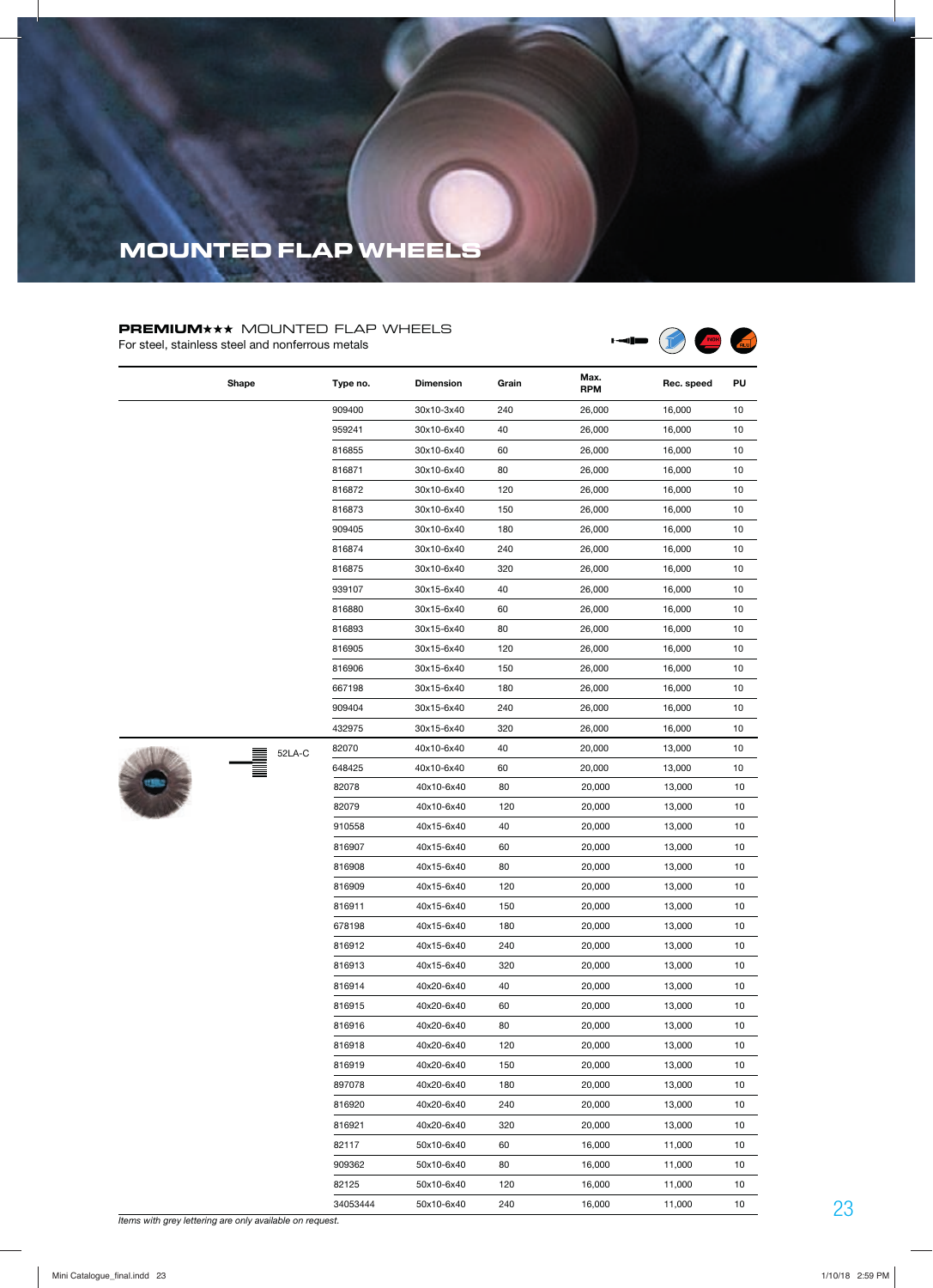### **PREMIUM\*\*\*** MOUNTED FLAP WHEELS

For steel, stainless steel and nonferrous metals

 $\overline{\phantom{a}}$ 



|  | Shape  | Type no. | <b>Dimension</b> | Grain | Max.<br><b>RPM</b> | Rec. speed | PU |
|--|--------|----------|------------------|-------|--------------------|------------|----|
|  |        | 82127    | 50x15-6x40       | 40    | 16,000             | 11,000     | 10 |
|  |        | 816922   | 50x15-6x40       | 60    | 16,000             | 11,000     | 10 |
|  |        | 816923   | 50x15-6x40       | 80    | 16,000             | 11,000     | 10 |
|  |        | 816924   | 50x15-6x40       | 120   | 16,000             | 11,000     | 10 |
|  |        | 816925   | 50x15-6x40       | 150   | 16,000             | 11,000     | 10 |
|  |        | 816926   | 50x15-6x40       | 240   | 16,000             | 11,000     | 10 |
|  |        | 816927   | 50x15-6x40       | 320   | 16,000             | 11,000     | 10 |
|  |        | 816928   | 50x20-6x40       | 40    | 16,000             | 11,000     | 10 |
|  |        | 816931   | 50x20-6x40       | 60    | 16,000             | 11,000     | 10 |
|  |        | 816933   | 50x20-6x40       | 80    | 16,000             | 11,000     | 10 |
|  |        | 816934   | 50x20-6x40       | 120   | 16,000             | 11,000     | 10 |
|  |        | 848563   | 50x20-6x40       | 180   | 16,000             | 11,000     | 10 |
|  |        | 816939   | 50x20-6x40       | 320   | 16,000             | 11,000     | 10 |
|  |        | 910574   | 50x30-6x40       | 40    | 16,000             | 11,000     | 10 |
|  |        | 816940   | 50x30-6x40       | 60    | 16,000             | 11,000     | 10 |
|  |        | 816941   | 50x30-6x40       | 80    | 16,000             | 11,000     | 10 |
|  |        | 816942   | 50x30-6x40       | 120   | 16,000             | 11,000     | 10 |
|  |        | 816943   | 50x30-6x40       | 150   | 16,000             | 11,000     | 10 |
|  |        | 433019   | 50x30-6x40       | 180   | 16,000             | 11,000     | 10 |
|  |        | 433020   | 50x30-6x40       | 240   | 16,000             | 11,000     | 10 |
|  |        | 910572   | 50x30-6x40       | 320   | 16,000             | 11,000     | 10 |
|  | 52LA-C | 910587   | 60x15-6x40       | 40    | 13,500             | 9,000      | 10 |
|  |        | 816949   | 60x15-6x40       | 60    | 13,500             | 9,000      | 10 |
|  |        | 816950   | 60x15-6x40       | 80    | 13,500             | 9,000      | 10 |
|  |        | 816951   | 60x15-6x40       | 120   | 13,500             | 9,000      | 10 |
|  |        | 816952   | 60x15-6x40       | 150   | 13,500             | 9,000      | 10 |
|  |        | 910579   | 60x15-6x40       | 240   | 13,500             | 9,000      | 10 |
|  |        | 910707   | 60x20-6x40       | 40    | 13,500             | 9,000      | 10 |
|  |        | 816953   | 60x20-6x40       | 60    | 13,500             | 9,000      | 10 |
|  |        | 816954   | 60x20-6x40       | 80    | 13,500             | 9,000      | 10 |
|  |        | 816955   | 60x20-6x40       | 120   | 13,500             | 9,000      | 10 |
|  |        | 816956   | 60x20-6x40       | 150   | 13,500             | 9,000      | 10 |
|  |        | 433039   | 60x20-6x40       | 180   | 13,500             | 9,000      | 10 |
|  |        | 816957   | 60x20-6x40       | 240   | 13,500             | 9,000      | 10 |
|  |        | 816958   | 60x20-6x40       | 320   | 13,500             | 9,000      | 10 |
|  |        | 817011   | 60x30-6x40       | 40    | 13,500             | 9,000      | 10 |
|  |        | 816959   | 60x30-6x40       | 60    | 13,500             | 9,000      | 10 |
|  |        | 816960   | 60x30-6x40       | 80    | 13,500             | 9,000      | 10 |
|  |        | 816961   | 60x30-6x40       | 120   | 13,500             | 9,000      | 10 |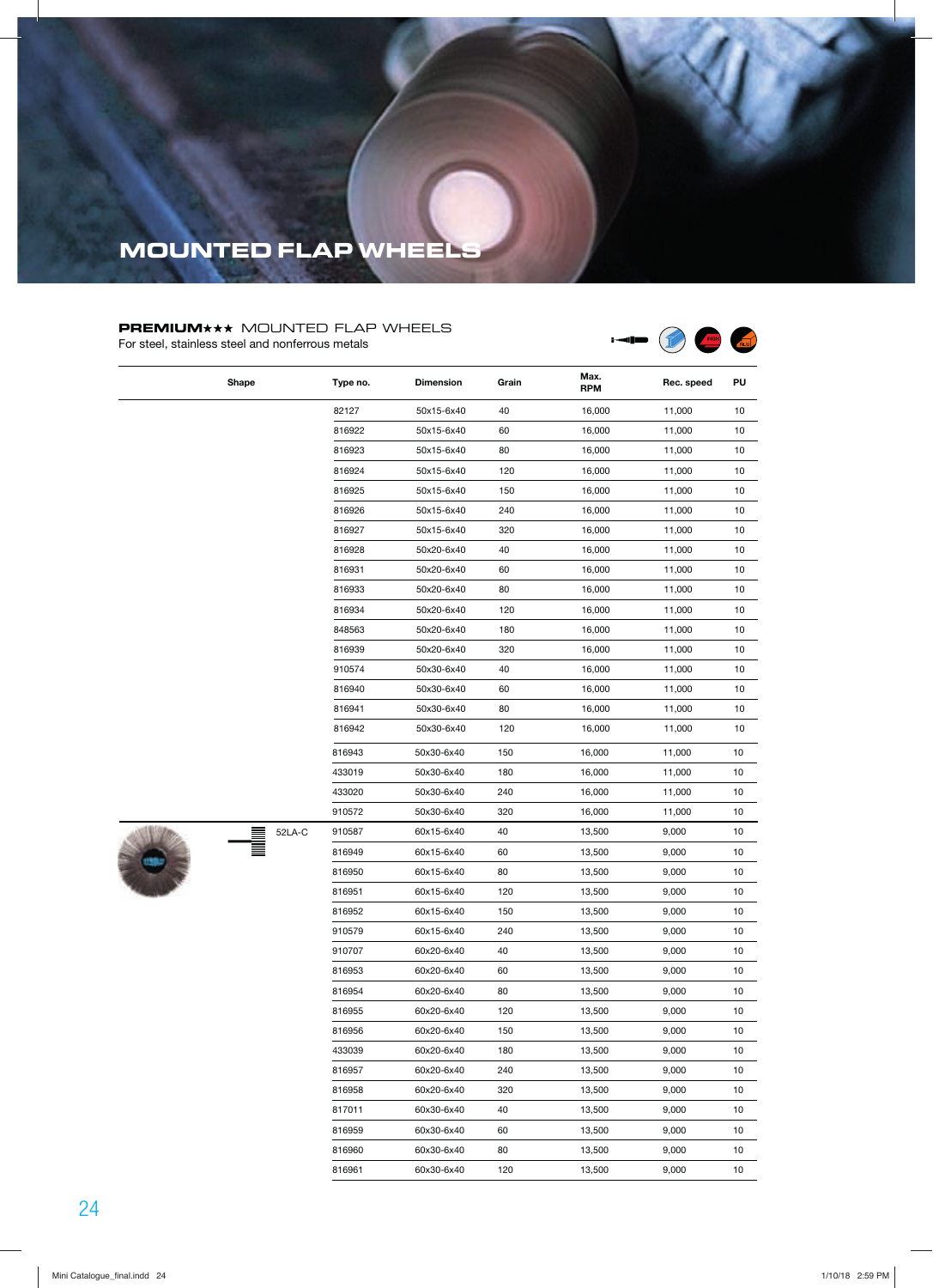### **MOUNTED FLAP WHEELS**

### FOR STRAIGHT GRINDERS

Straight grinders are used when you need to work precisely in hard-to-reach locations. Especially when used in conjunction with TYROLIT spindle-mounted fleece flap wheels and mounted flap wheels, they are a flexible tool for producing optimum workpiece contours.

The fan-shaped, abrasive grain flaps of the mounted flap wheels allow precise work on all surfaces. They can be used not only on electrical but also on pneumatic straight grinders. The TYROLIT assortment also includes a large number of spin-

dle-mounted fleece flap wheels in different shapes and designs. They are highly adaptable and ensure that no changes occur to the surface integrity. Spindle-mounted fleece flap wheels are available with or without embedded abrasive.

### **Dimensions**



#### **BASIC**<sup>\*</sup> MOUNTED FLAP WHEELS For steel, stainless steel and nonferrous metals



The BASIC\* mounted flap wheels adapt well to every workpiece contour thanks to their flexibility. The radially arranged flaps of the mounted flap wheels can be used on various materials and permit precise work for different applications, such as matting, pre-polishing and the cleaning of surfaces.

The highly flexible flaps also make light work of machining hard-to-reach areas.

|   | Shape       | Type no. | <b>Dimension</b> | Grain | Max.<br><b>RPM</b> | Rec. speed | PU |  |
|---|-------------|----------|------------------|-------|--------------------|------------|----|--|
| m | ▋<br>52LA-C | 34054618 | 30x10-6x40       | 40    | 26,000             | 16.000     | 10 |  |
|   |             | 34054619 | 30x10-6x40       | 60    | 26,000             | 16.000     | 10 |  |
|   |             | 34054737 | 30x10-6x40       | 80    | 26,000             | 16.000     | 10 |  |
|   |             | 34054660 | 30x10-6x40       | 120   | 26,000             | 16.000     | 10 |  |
|   |             | 34054738 | 30x10-6x40       | 180   | 26,000             | 16.000     | 10 |  |
|   |             | 34054739 | 40x15-6x40       | 40    | 20,000             | 13.000     | 10 |  |
|   |             | 34054751 | 40x15-6x40       | 60    | 20,000             | 13.000     | 10 |  |
|   |             |          |                  |       |                    |            |    |  |